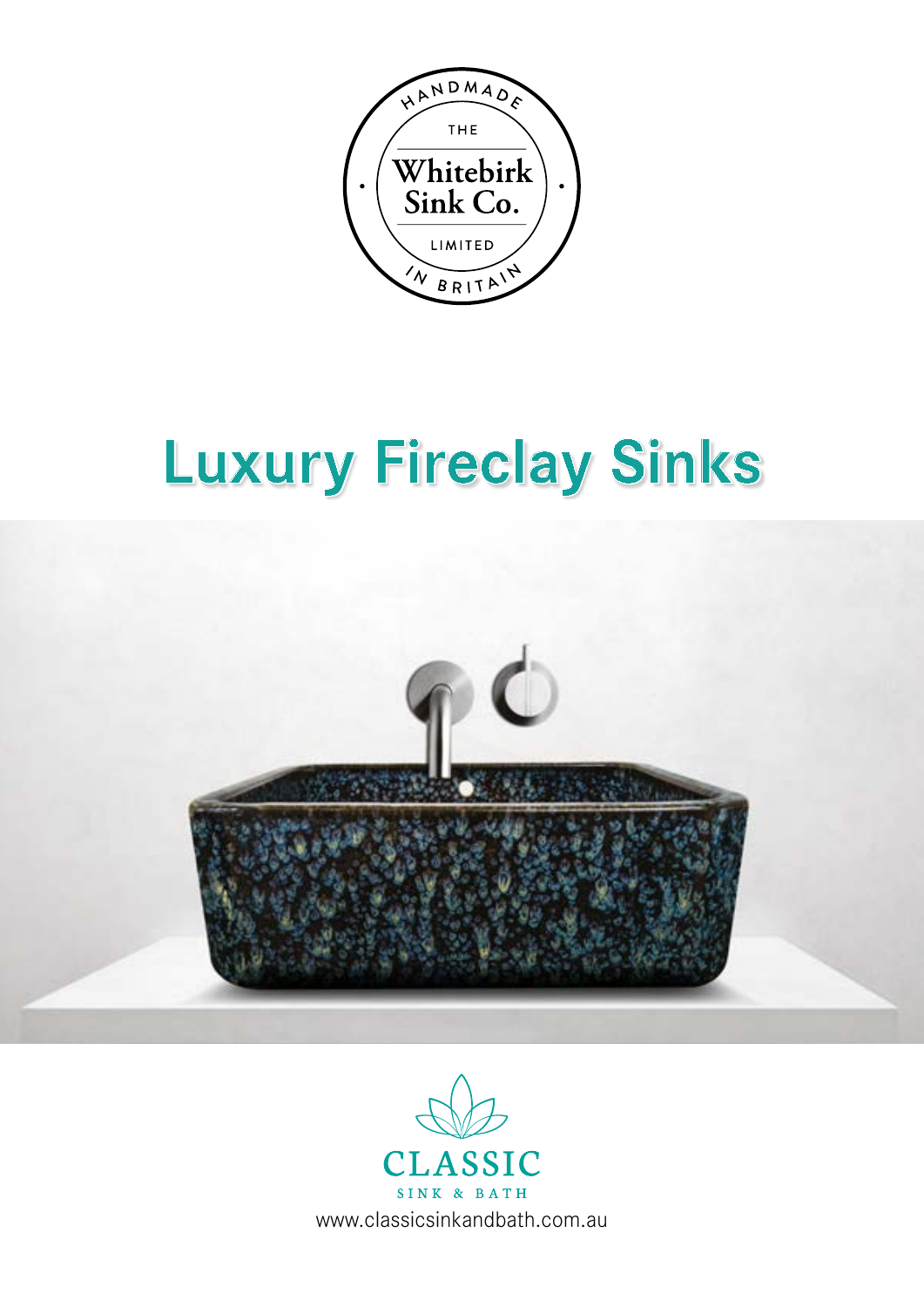# The Whitebirk Story

It was in Whitebirk in Lancashire, the North of England, that the very first traditional fireclay sinks were originally made, all the way back in the late 1800s. Centuries later, we're proud to be continuing this fine Lancashire tradition here at the Whitebirk Sink Company.

### **Ribbleton 90**

*A symmetrical design gifts the Ribbleton with convenience and practicality in equal measure.*

A stunning sink that offers convenient flexibility of use, courtesy of a dividing wall between its two sizeable bowls. The Ribbleton comes with two oblong overflows and two 90mm outlets suitable for either a basket strainer waste or waste disposal unit.



## **Barley**

*A supremely functional single bowl sink, the Barley is distinguished by its characteristic fluted design.*

A luxuriously crafted fluted pillar sink, the Barley has an oblong overflow and comes with a 90mm outlet suitable for a basket strainer waste or waste disposal unit.



**Dimensions:** 595 x 460 x 229mm

### **Belfast Sink**

*Traditional iconic British design complete with working weir waste.*

A classic design that is at home in either a period, Hampton or eclectic modern style kitchen. Utilizing authentic weir overflow combine with standard waste.





**Dimensions:** 595 x 460 x 255mm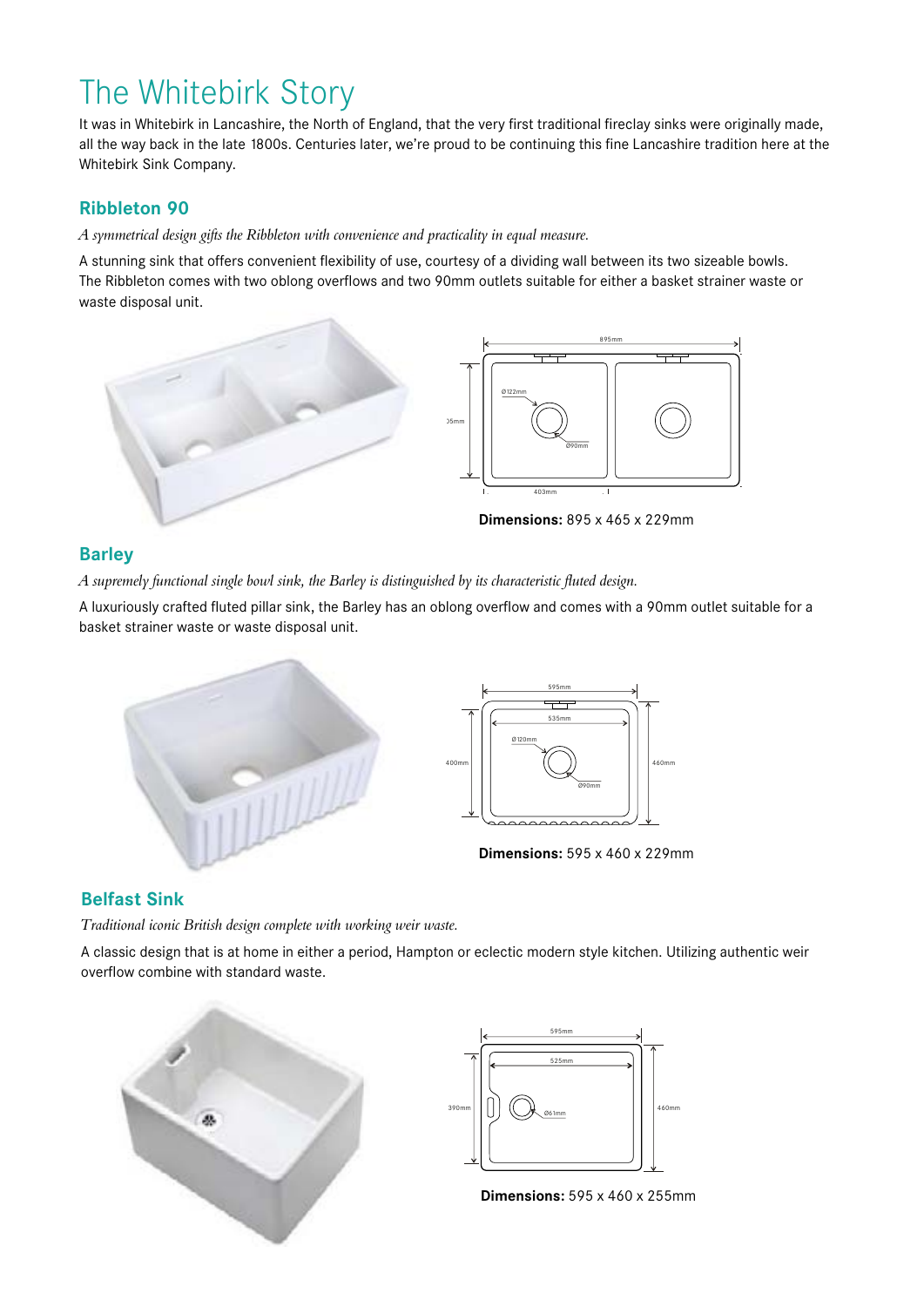## **Mellor**

*The Mellor is a truly effortless meld of beauty and functionality.*

The Mellor bears a striking similarity to the Barrow, though square in design. It has an oblong overflow and a 90mm waste outlet suitable for a basket strainer waste or a waste disposal unit.





**Dimensions:** 595 x 460 x 225mm

#### **Barrow**

*The Barrow's luxurious feel complements a robust and durable design.*

The Barrow strikes a superb balance between elegance and practicality, with a round overflow and a 90mm outlet ideal for a basket strainer or waste disposal unit.



# **Calder**

*Ideal for bars, islands and bathrooms alike, the Calder's round countertop design gives it unrivalled versatility.*

A modern circular sink with a versatile design that allows it to be situated in any environment, either underneathor inset into the worktop. This sink is not available with a 90mm waste and comes with either a standard grate & plug or pop-up waste as appropriate as it does not possess an overflow & therefore requires a free-flow/unslotted waste.





**Dimensions:** 5400 x 400 x 165mm

#### **Key Features**

All sinks supplied with 90 mm basket strainer waste with the exception of the Calder which is supplied with a basin pop-up waste and Belfast which is a standard 52mm.

Lifetime warranty (T&Cs apply).

Solid sink walls combined with luxurious, durable, anti-bacterial glaze finish. Handmade by Master Craftsmen.